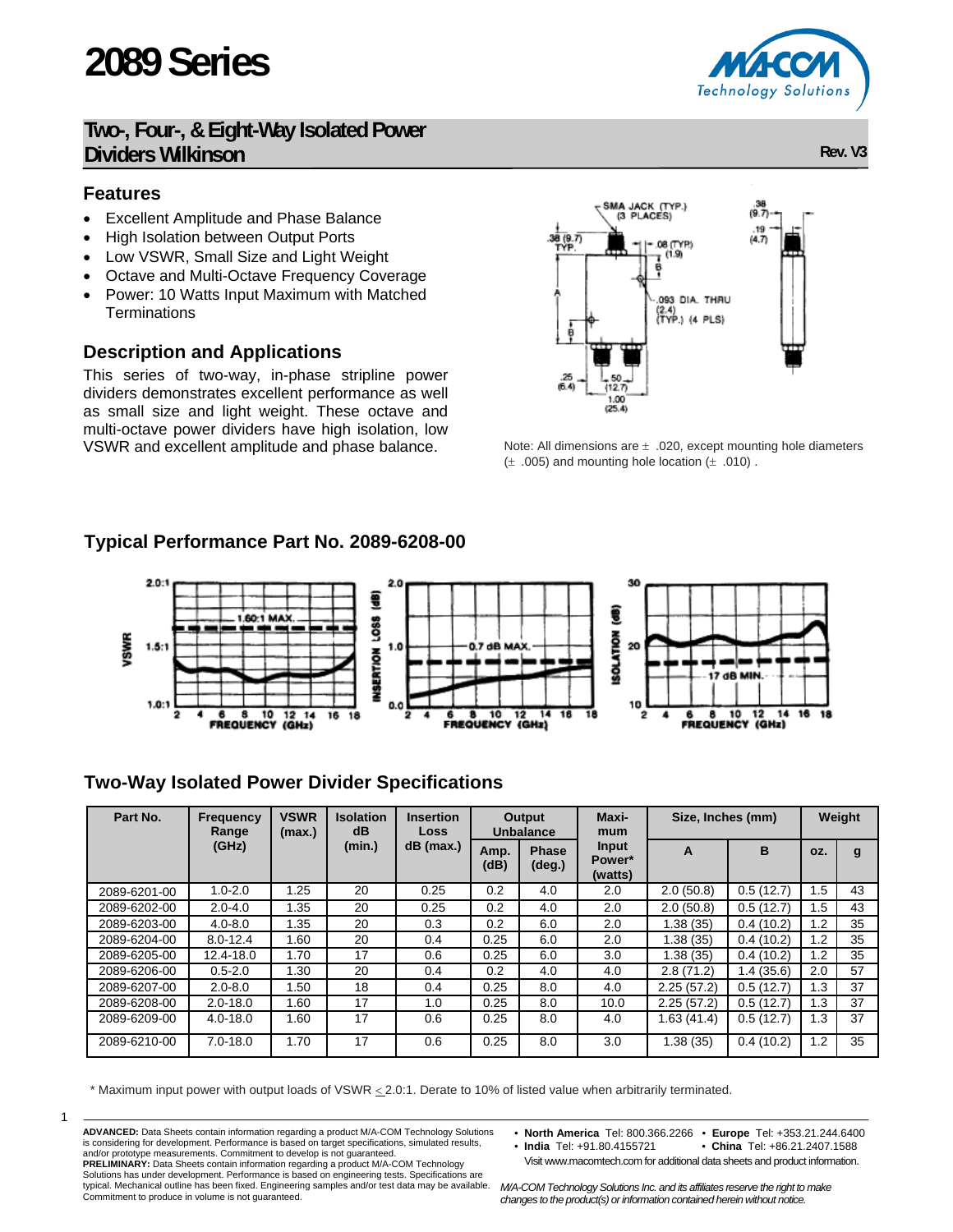# **2089 Series**

## **Two-, Four-, & Eight-Way Isolated Power Dividers Wilkinson** Rev. V3

### **Features**

- Octave and Multi-Octave Frequency Coverage
- Low Insertion Loss
- **Excellent Phase Balance**
- High Isolation between Output Ports
- Low VSWR
- Power: 20 Watts Maximum

## **Description and Applications**

These four-way in-phase power dividers combine excellent strip transmission line design techniques with small size and light weight and still achieve superb performance over wide multi-octave frequency ranges as well as over single octave bandwidths. These units may be used in reverse to combine inphase signals applied to them. They can be custom designed to your particular application.

# **Typical Performance Part No. 2089-6408-00**



# **Four-Way Isolated Power Divider Specifications**

| Part No.       | <b>Frequency</b><br>Range | <b>VSWR</b><br>(max.) | <b>Isolation</b><br>$dB$ (min.) | <b>Insertion</b><br>Loss | Output<br><b>Unbalance</b> |                                 | Maxi-<br>mum | Size, Inches (mm) |        | Weight |     |
|----------------|---------------------------|-----------------------|---------------------------------|--------------------------|----------------------------|---------------------------------|--------------|-------------------|--------|--------|-----|
|                | (GHz)                     |                       |                                 | $dB$ (max.)              | Amp.<br>(dB)               | <b>Phase</b><br>$(\text{deg.})$ |              | A                 | B      | OZ.    | g   |
| 2089-6401-00** | $1.0 - 2.0$               | 1.35                  | 20                              | 0.50                     | 0.40                       | 6                               | 4.0          | 3.0(76.2)         |        | 4.0    | 115 |
| 2089-6402-00   | $2.0 - 4.0$               | 1.35                  | 20                              | 0.50                     | 0.40                       | 6                               | 4.0          | 2.0(50.8)         |        | 2.8    | 80  |
| 2089-6403-00   | $4.0 - 8.0$               | 1.50                  | 20                              | 0.50                     | 0.40                       | 8                               | 4.0          | 2.0(50.8)         | 0.63   | 2.8    | 80  |
| 2089-6404-00   | $8.0 - 12.4$              | 1.70                  | 18                              | 0.75                     | 0.50                       | 8                               | 4.0          | 2.0(50.8)         |        | 2.8    | 80  |
| 2089-6405-00   | 12.4-18.0                 | 1.70                  | 15                              | 1.20                     | 0.50                       | 8                               | 6.0          | 2.0(50.8)         |        | 2.8    | 80  |
| 2089-6406-00   | $0.5 - 2.0$               | 1.45                  | 20                              | 0.70                     | 0.40                       | 6                               | 4.0          | 2.92(74.2)        | (15.9) | 4.0    | 115 |
| 2089-6407-00   | $2.0 - 8.0$               | 1.60                  | 18                              | 0.80                     | 0.50                       | 12                              | 8.0          | 4.0(102)          |        | 5.2    | 149 |
| 2089-6408-00   | $2.0 - 18.0$              | 1.70                  | 17                              | 1.80                     | 0.50                       | 12                              | 20.0         | 3.0(76.2)         |        | 4.0    | 115 |
| 2089-6409-00   | $4.0 - 18.0$              | 1.70                  | 15                              | 1.20                     | 0.50                       | 12                              | 8.0          | 2.0(50.8)         |        | 2.8    | 80  |
| 2089-6410-00   | $7.0 - 18.0$              | 1.60                  | 15                              | 1.20                     | 0.50                       | 12                              | 6.0          | 2.0(50.8)         |        | 2.8    | 80  |

\* Maximum input power with output loads of VSWR < 2.0:1. Derate to 10% of listed value when arbitrarily terminated.

\*\* These units have four mounting holes symmetrically located as shown.

**ADVANCED:** Data Sheets contain information regarding a product M/A-COM Technology Solutions is considering for development. Performance is based on target specifications, simulated results,<br>and/or prototype measurements. Commitment to develop is not guaranteed.<br>PRELIMINARY: Data Sheets contain information regardi typical. Mechanical outline has been fixed. Engineering samples and/or test data may be available.

Commitment to produce in volume is not guaranteed.

2

- **North America** Tel: 800.366.2266 **Europe** Tel: +353.21.244.6400
- China Tel: +86.21.2407.1588 Visit www.macomtech.com for additional data sheets and product information.

*M/A-COM Technology Solutions Inc. and its affiliates reserve the right to make changes to the product(s) or information contained herein without notice.* 

 $\frac{.25}{(6.4)}$ 50 (TYP)(12.7 2.00  $(50.8)$ 

Note: All dimensions are  $\pm$  .020, except mounting hole diameters  $(\pm 0.005)$  and mounting hole location  $(\pm 0.010)$ .